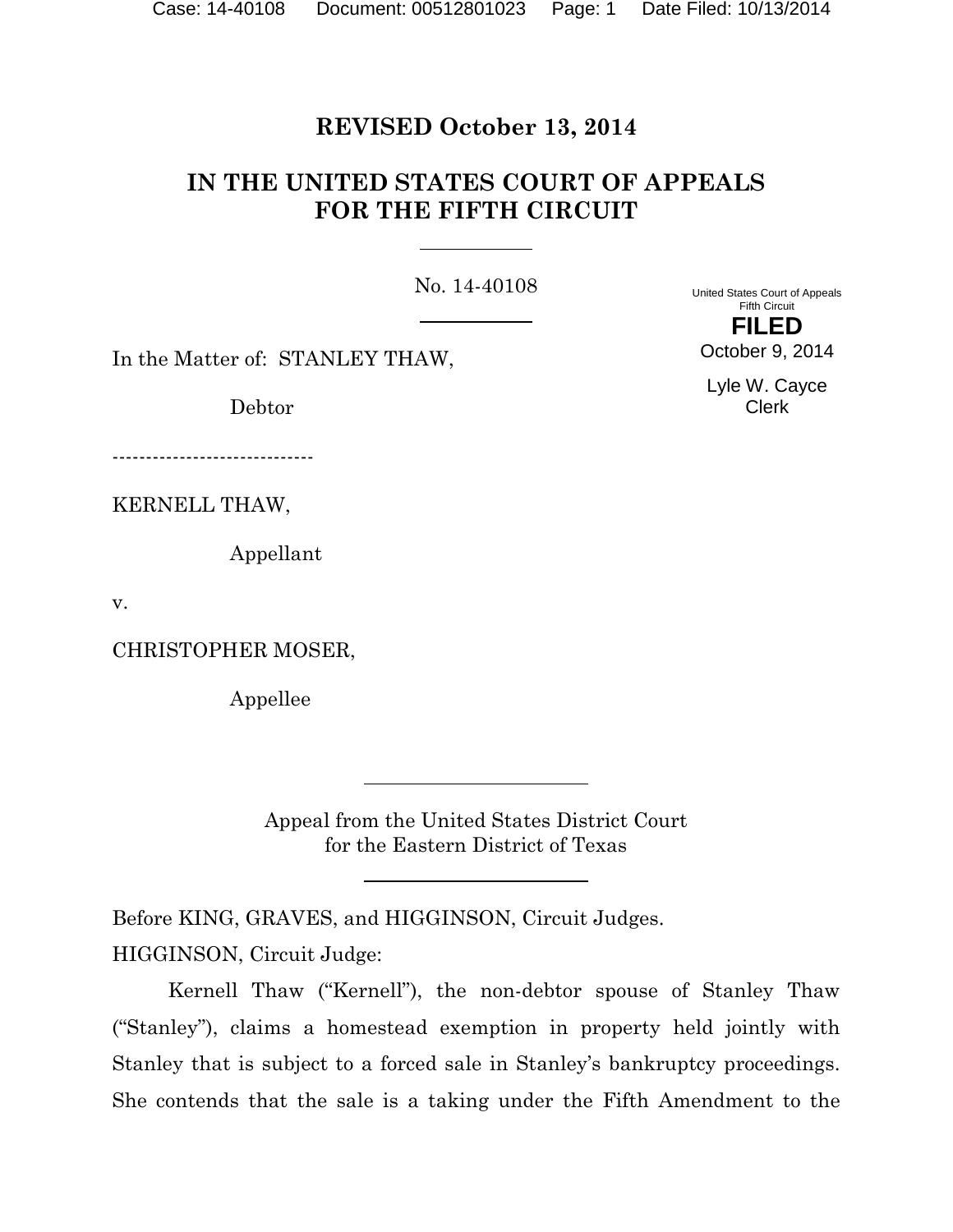$\overline{a}$ 

#### No. 14-40108

United States Constitution entitling her to just compensation. Because any potential property interest was acquired after the enactment of the Bankruptcy Abuse Prevention and Consumer Protection Act of 2005 ("BAPCPA"), there is no taking and we AFFIRM the lower courts.

#### **FACTS AND PROCEEDINGS**[1](#page-1-0)

This appeal arises out of Dr. Stanley Thaw's bankruptcy. Stanley married his wife, Kernell Thaw, in 2001. In 2002, Stanley partnered with Dr. Leslie Schachar to form a medical service company, Theramedics, Inc. ("Theramedics"), and in 2004 and 2006 Theramedics defaulted on some of its obligations. Theramedics dissolved soon after its defaults. Schachar personally paid off some of Theramedics's debts, and Schachar obtained assignments of Stanley's guarantees to pay off the debts. When Schachar demanded that Stanley pay off his portion, Stanley refused. Schachar sued Stanley and received a judgment against Stanley in November 2009.

On October 28, 2009, Stanley and Kernell purchased a home for \$1,750,000. On November 1, 2009, Stanley and Kernell executed a Contract for Deed increasing the price to \$2,150,000. In the following months, Stanley and Kernell made monthly payments on their home that were more than twice the contractually required amount. On June 27, 2011, Stanley and Kernell closed on the purchase of the home.

On December 2, 2011, Stanley filed for Chapter 7 bankruptcy protection and claimed that the home was exempt from the bankruptcy estate under 11 U.S.C. § 522(b). The Chapter 7 trustee objected to Stanley's exemption and filed an adversary proceeding against Stanley and Kernell. Stanley subsequently conceded that his exemption was capped at \$146,450 under 11

<span id="page-1-0"></span><sup>&</sup>lt;sup>1</sup> Unless otherwise noted, the facts are taken from the bankruptcy court memorandum opinion. Neither party challenges any of the bankruptcy court's factual findings; indeed in his brief, the trustee adopts verbatim Kernell's statement of the facts.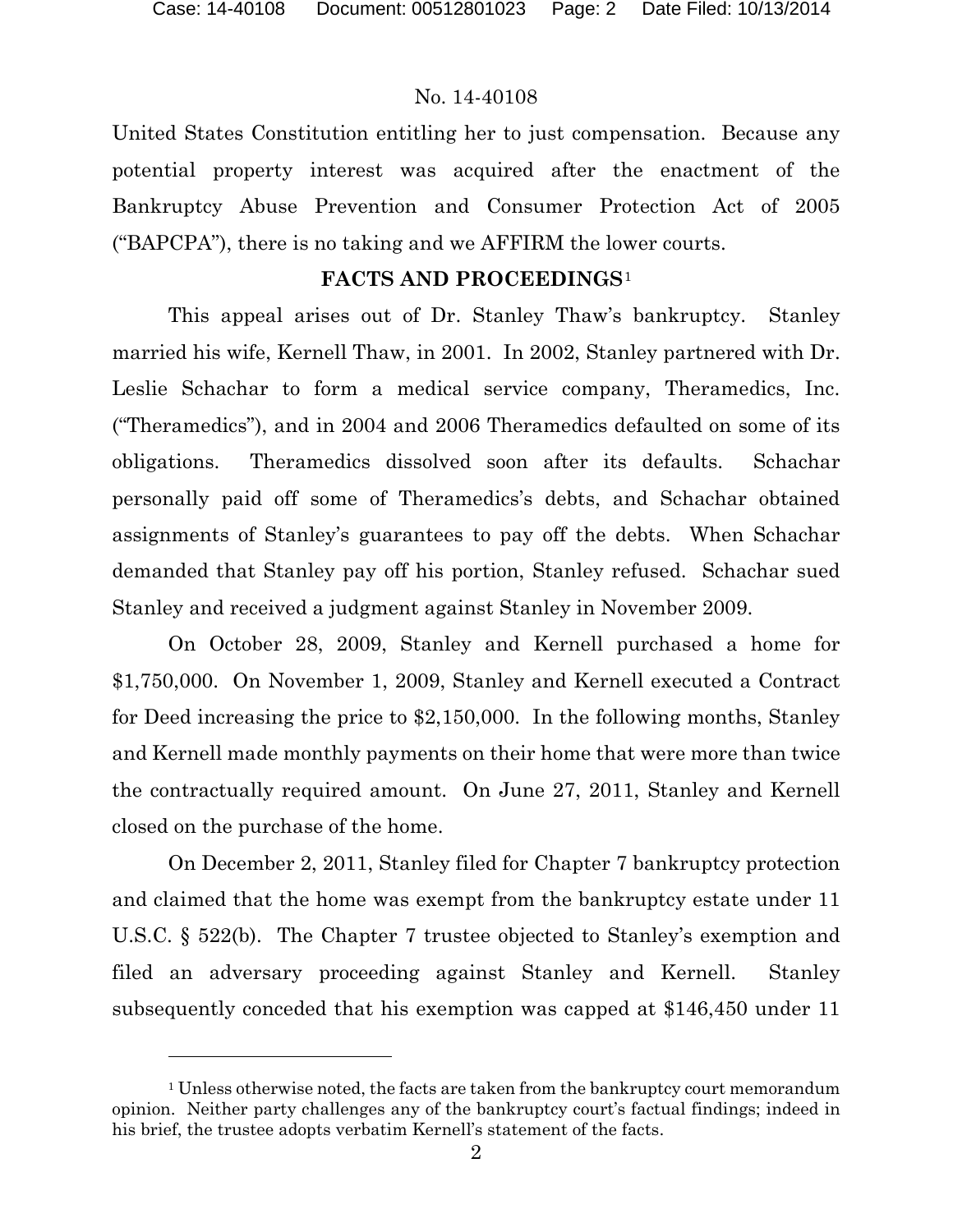U.S.C. § 522(p). Following a hearing, the bankruptcy court held that Stanley's homestead exemption should be further reduced to \$0 pursuant to 11 U.S.C. § 522(o) because Stanley acted with intent to hinder, delay, and defraud his creditors by "concoct[ing] an elaborate scheme to funnel non-exempt assets into his exempt homestead in a way that would be difficult for creditors such as Schacher [sic] to detect or trace."

In the bankruptcy court proceeding, Kernell argued that she had a separate, vested homestead property right that was not subject to the limits of 11 U.S.C. §§ 522(o) and (p). The bankruptcy court held that Kernell, as a nondebtor, had no "separate and distinct exempt homestead interest in the home . . . that would allow her to claim a homestead exemption or entitle her to compensation or prevent the sale of the homestead by the trustee except as set forth in the Bankruptcy Code." Therefore, Kernell's takings claim failed. Kernell appealed to the district court and the district court affirmed. The district court reasoned that Kernell had no vested property interest in the homestead exemption, and therefore there was no unconstitutional taking. Kernell appeals the district court's order.

### **STANDARD OF REVIEW**

"This court reviews the decision of a district court, sitting as an appellate court, by applying the same standards of review to the bankruptcy court's findings of fact and conclusions of law as applied by the district court." *In re Whitley*, 737 F.3d 980, 985 (5th Cir. 2013) (internal citation omitted). The bankruptcy court's findings of fact are reviewed under the clearly erroneous standard, and questions of law are reviewed de novo. *Id.* The facts are undisputed and this case presents only questions of law: whether the trustee can force a sale of the Thaws' homestead, and if so, whether the sale constitutes a taking of Kernell's homestead interest requiring compensation.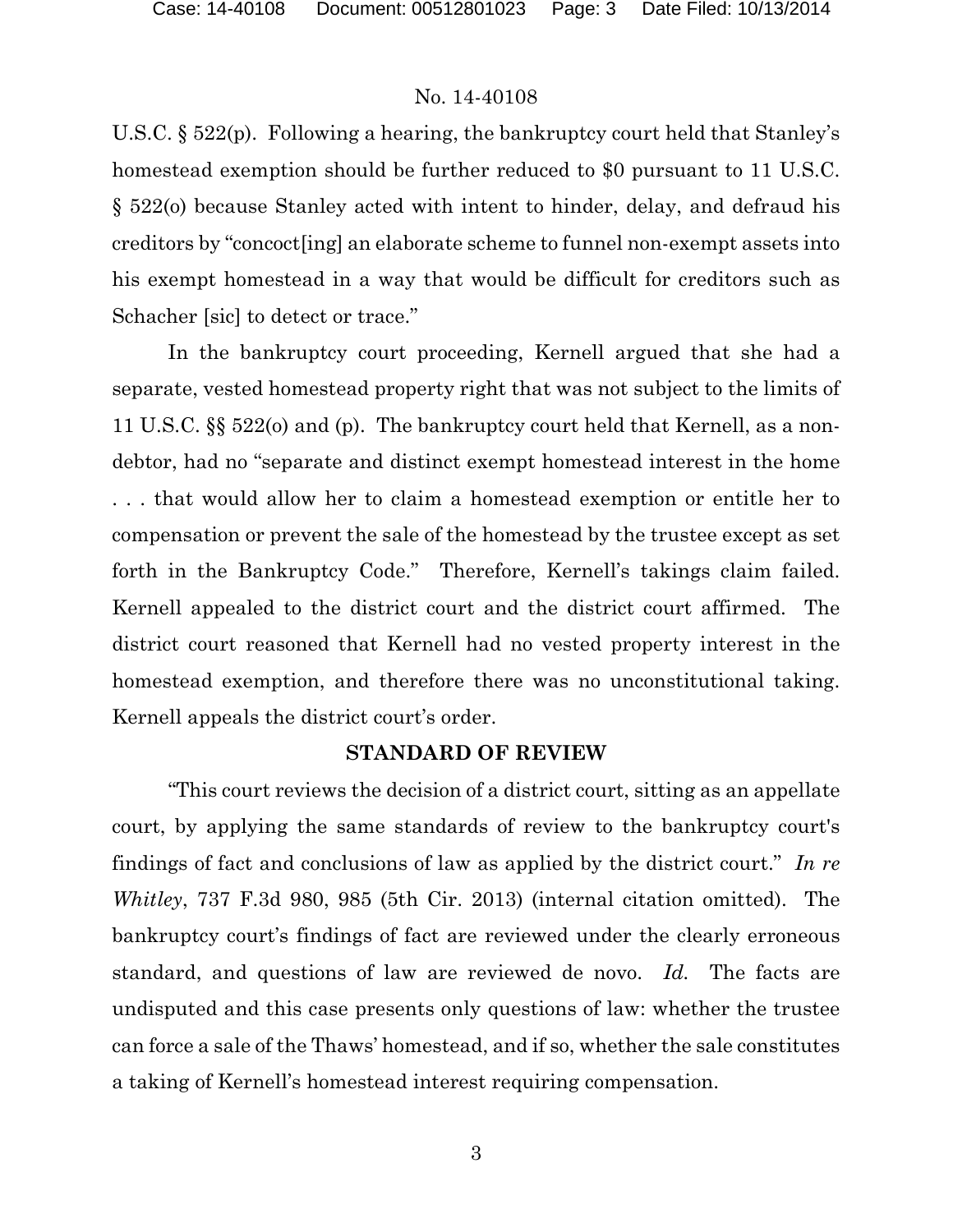# No. 14-40108 **DISCUSSION**

# **I. The Bankruptcy Court's Authority to Order a Forced Sale**

Kernell has no valid objection to the property's forced sale as ordered by the bankruptcy court. Section 363 of the Bankruptcy Code sets forth a procedure by which a trustee may sell property of the estate other than in the ordinary course of business. 11 U.S.C. § 363. This authorization is not limited to the situation where the debtor is the only party with an interest in the property to be sold. *See In re Kim*, 748 F.3d 647, 654-55 (5th Cir. 2014) ("The Bankruptcy Code . . . contains express authorization to sell property of the bankruptcy estate, notwithstanding the fact that a third party may have an interest in that property.") (citing 11 U.S.C. § 363). *In re Kim* upheld a forced sale under circumstances that are nearly identical to the facts of this case: where a non-debtor spouse claimed a homestead interest in the property. *Id.* at 655 (holding that a non-debtor's homestead rights do not disturb the "bankruptcy court's authority to order a forced sale of the [debtor and nondebtor spouse's] residence"). There, this court expounded the "unremarkable proposition that a right of sale under federal law may be enforced as against a non-debtor spouse, in spite of the non-debtor spouse's homestead rights." *Id.* at 656. At oral argument, Kernell's counsel conceded the bankruptcy court's authority to order a forced sale of the property but maintained that such a sale would constitute a taking under the Fifth Amendment for which Kernell is entitled to compensation.

## **II. Kernell Thaw's Taking Claim**

Kernell challenges the bankruptcy court's decision—and the district court's affirmance—that her homestead interest is not a vested property right and therefore there was not a Fifth Amendment taking from a forced sale of the property. The trustee contends that the lower courts were correct and that, since her homestead interest is not a vested economic right, the Takings Clause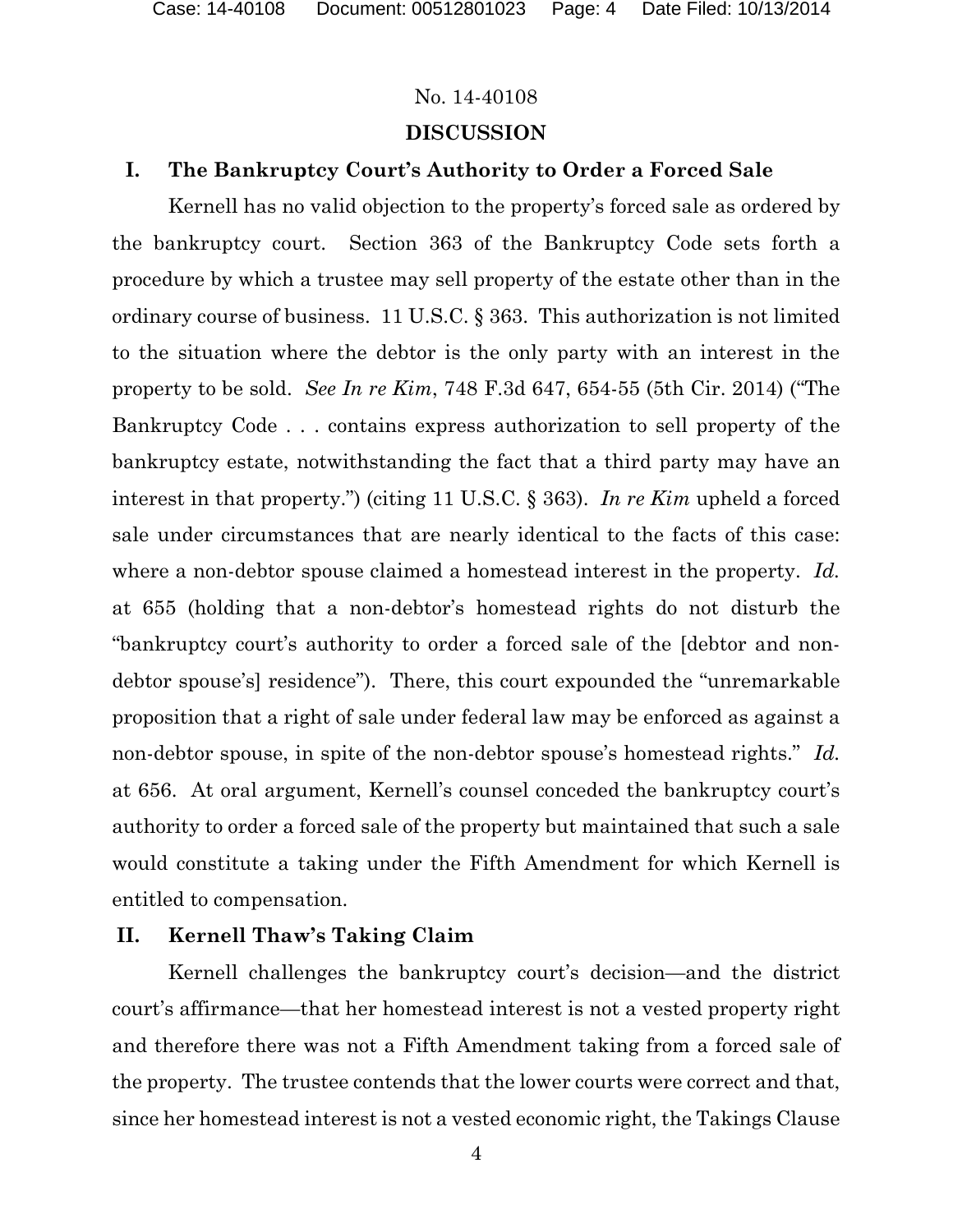$\overline{a}$ 

## No. 14-40108

does not entitle her to compensation for the sale of the property. In deciding this case, neither the district court nor the bankruptcy court had the benefit of this court's reasoning in *In re Kim*, which issued after the lower courts ruled. Both parties find support for their arguments in *In re Kim*. In support of Kernell's argument, *In re Kim* clarified that a homestead interest may constitute a vested property right, and that a non-debtor spouse could be entitled to compensation from the sale of a property to which a homestead right attaches. *Id.* at 661 ("Homestead rights have *some value to a spouse*, separate and apart from an ownership interest in the real property on which homestead rights are impressed.") (emphasis in original). However, the *In re Kim* court placed an important limitation on its holding, one which crucially distinguishes this case and lends support to the trustee. It noted that:

[T]his constitutional argument *is likely limited to cases, like this one, in which the real property that constituted the homestead was acquired before the BAPCPA was enacted*. The Supreme Court has indicated that when a federal statute permits a person's property to become liable for the debts of another, a Takings Clause objection could not be successfully interposed if the property interest "came into being after enactment of the provision." The Kims' residence was purchased before BAPCPA was passed.

*Id.*, 748 F.3d at 657 (emphasis added) (quoting *United States v. Rodgers*, 461 U.S. 677, 697 n.24 (1983)). Unlike in *In re Kim*, it is undisputed that the Thaws purchased their property *after* BAPCPA was enacted in 2005.[2](#page-4-0) This distinction is dispositive and Kernell may not press a Takings Clause claim under *Rodgers* and *In re Kim*.

<span id="page-4-0"></span><sup>2</sup> BAPCPA added the Bankruptcy Code provisions—11 U.S.C. §§ 522(o) and (p)—that cap and eliminate the homestead interest. Pub.L. No. 109–8, §§ 308, 322, 119 Stat. 23, 81- 82, 96–97 (2005).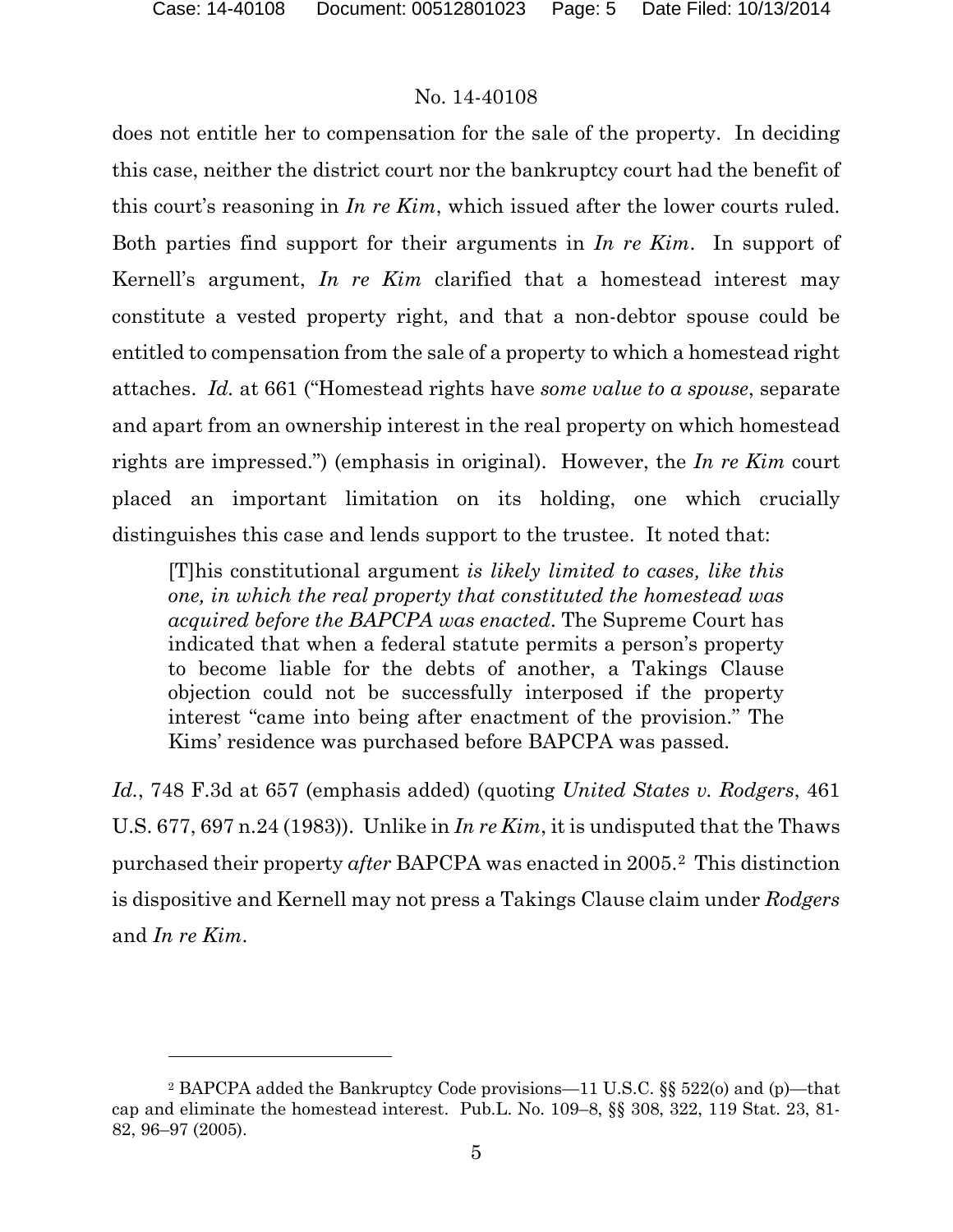## **A.**

In *Rodgers*, the Supreme Court analyzed whether § 7403 of the Tax Code "empowers a federal district court to order the sale of a family home in which a delinquent taxpayer had an interest at the time he incurred his indebtedness, but in which the taxpayer's spouse, who does not owe any of that indebtedness, also has a separate 'homestead' right as defined by Texas law." *Rodgers*, 461 U.S. at 680. In analyzing this problem, the Court noted that "[i]f there were any Takings Clause objection to § 7403, such an objection could not be invoked on behalf of property interests that came into being after enactment of the provision. In both cases here, the homestead estates at issue came into being long after 1868." *Id.* at 697 n.24 (internal citations omitted). Although *Rodgers* addressed the Tax Code and this case addresses the Bankruptcy Code, the general constitutional rule is applicable to the same Texas homestead right. Kernell does not explain, and we can think of no reason, why we should limit to the Tax Code the *Rodgers* rule limiting the takings implications of a forced sale to property interests that were acquired before the regulation went into effect.

*Rodgers* relied on *United States v. Security Industrial Bank*, 459 U.S. 70, 81–82 (1982), which interpreted a provision of the Bankruptcy Code to be prospective only. In *Security Industrial Bank*, the Court reasoned, in part, "we decline to construe the Act in a manner that could in turn call upon the Court to resolve difficult and sensitive questions arising out of the guarantees of the takings clause," *id.* (internal quotation marks omitted), thereby implying that prospective application of a bankruptcy rule would avoid a takings problem. *See also In re Thompson*, 867 F.2d 416, 422 (7th Cir. 1989) ("The conclusion that section 522(f), when as here it is applied prospectively, does not violate the takings clause of the Fifth Amendment is the premise of *Security Industrial Bank*, which construed the statute to be applicable only prospectively in order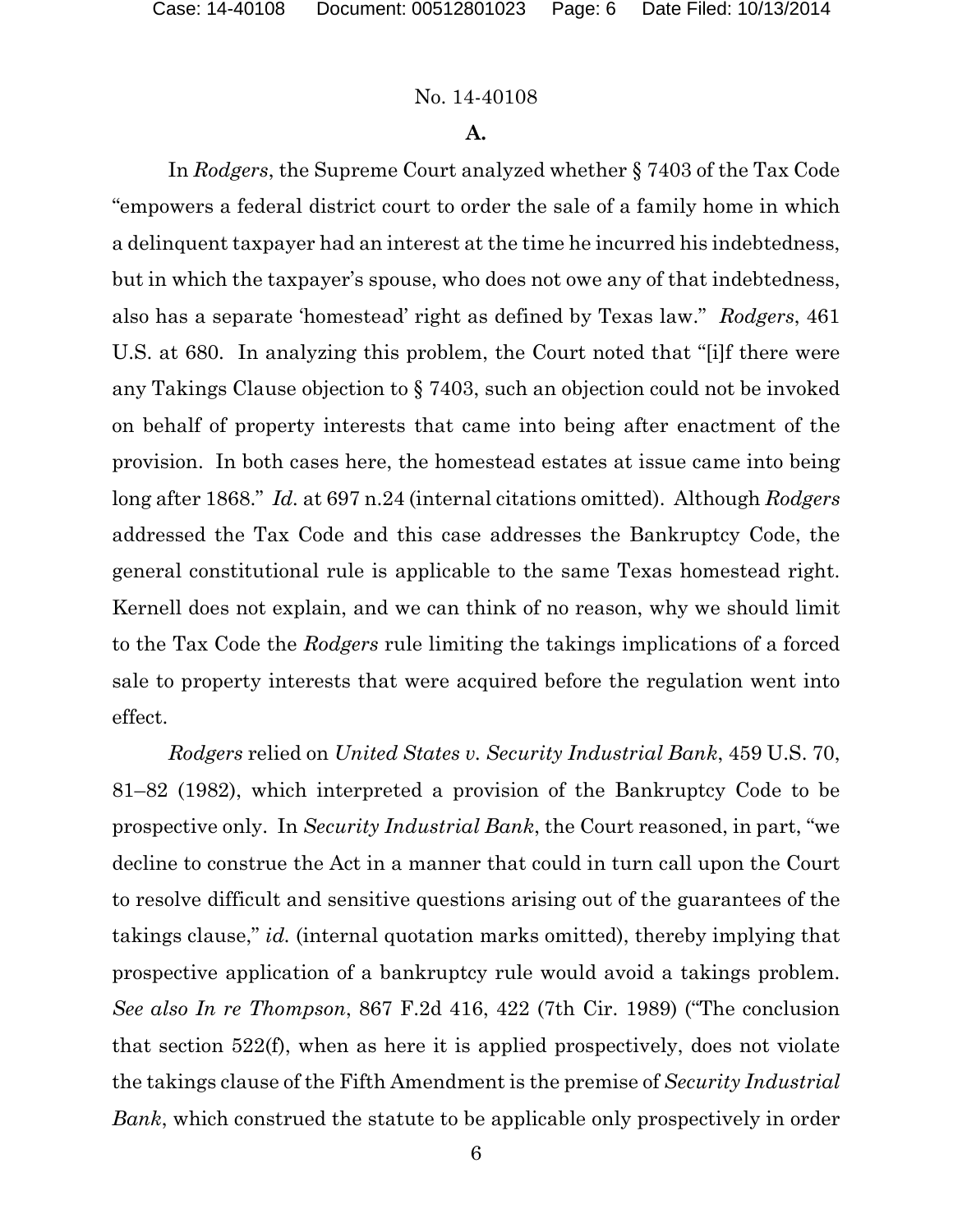to obviate a constitutional question."); *In re Bernier*, 176 B.R. 976, 992 (Bankr. D. Conn. 1995) (noting that in *Security Industrial Bank*, the Court "assum[ed] that there was no unconstitutional taking effected by § 522(f) as to liens created after the effective date of the statute"). Accordingly, *In re Kim*'s endorsement of the *Rodgers* footnote is supported by substantial authority and applies in this case.

#### **B.**

While Kernell does not argue that the *Rodgers* rule should not apply in the bankruptcy area, she contends that *Rodgers* does not extend so far as to permit an existing statutory regime that provides for the "gratuitous confiscation" of property. *Rodgers*, 461 U.S. at 697 ("Admittedly, if § 7403 allowed for the gratuitous confiscation of one's property interests in order to satisfy another person's tax indebtedness, such a provision might pose significant difficulties under the Due Process Clause of the Fifth Amendment."). First, *Rodgers* said only that a gratuitous confiscation *might* pose a Takings Clause problem, not that it would always constitute a taking. Second, Kernell does not argue how a forced sale in this case would be a "gratuitous confiscation." She presents a hypothetical in which a property in which a delinquent taxpayer has a one percent interest is seized in order to pay that taxpayer's liability. Kernell avers that this "seizure" of the other 99 percent owner's interest would clearly be an unconstitutional taking even if the property was purchased after the enactment of the statute authorizing such a sale. We disagree. In *Rodgers*, there was no takings problem because the relevant Tax Code provision provided for compensation "by requiring that the court distribute the proceeds of the sale according to the findings of the court in respect to the interests of the parties and of the United States." *Id.* at 697 (internal quotation marks and citations omitted). These provisions would similarly operate in Kernell's hypothetical to afford the non-delinquent owner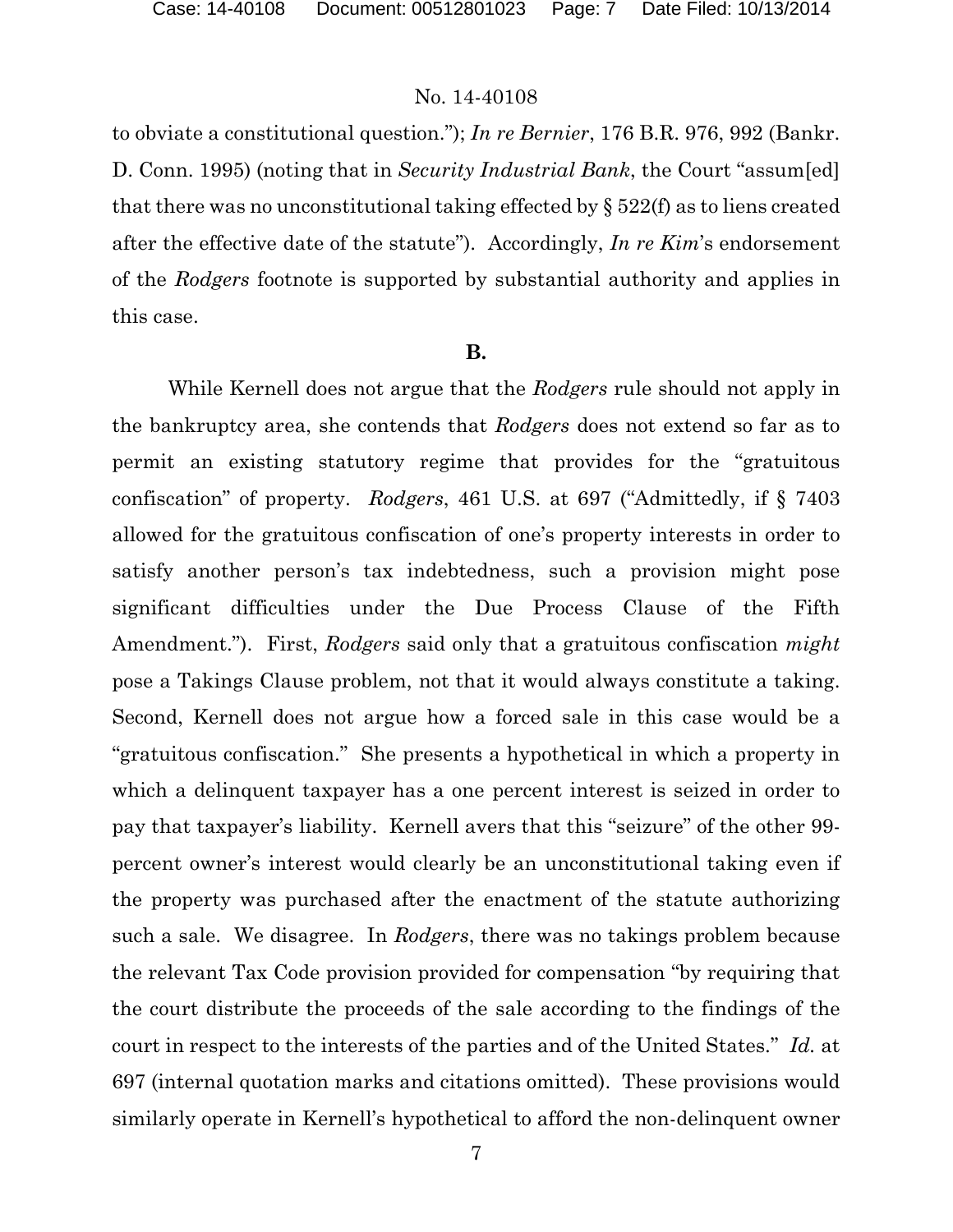compensation for the seizure. Similarly, here, the Bankruptcy Code is designed to minimize takings concerns. Section 363, the provision under which the property is to be sold, contains protection for non-debtor spouses. Like the Tax Code provision that the *Rodgers* court found militated against a "gratuitous confiscation," Section 363(j) directs the trustee to apportion and distribute the proceeds of the sale to the non-debtor spouse and to the estate. 11 U.S.C. § 363(j). In addition, Section 363(i) gives non-debtor spouses a right of first refusal to purchase the property. 11 U.S.C. § 363(i). These safeguards show that a forced sale here will not be a gratuitous confiscation.

Kernell also contends that the fact that BAPCPA existed at the time the Thaws acquired the property should be just one factor in determining whether a taking has occurred. According to Kernell, *Palazzolo v. Rhode Island*, 533 U.S. 606, 626 (2001), retreated from the rule announced in *Rodgers*. In *Palazzolo*, the Court rejected the argument that "by prospective legislation the State can shape and define property rights and reasonable investment-backed expectations, and subsequent owners cannot claim any injury from lost value," and cautioned that "[w]ere we to accept [an absolute rule], the postenactment transfer of title would absolve the State of its obligation to defend any action restricting land use, no matter how extreme or unreasonable." *Id.* at 627. The Court recognized that "[t]he Takings Clause . . . in certain circumstances allows a landowner to assert that a particular exercise of the State's regulatory power is so unreasonable or onerous as to compel compensation." *Id*.

*Palazzolo*'s narrow exception has no application here. Kernell does not connect the "certain circumstances" identified in *Palazzolo* to the Bankruptcy Code provisions at issue here. She does not argue that the sale of her interest in the property is "so unreasonable or onerous as to compel compensation," *id.*, so the trustee's actions do not fall within any limit imposed by *Palazzolo*. Just as the Bankruptcy Code protects a non-debtor from gratuitous confiscation, it